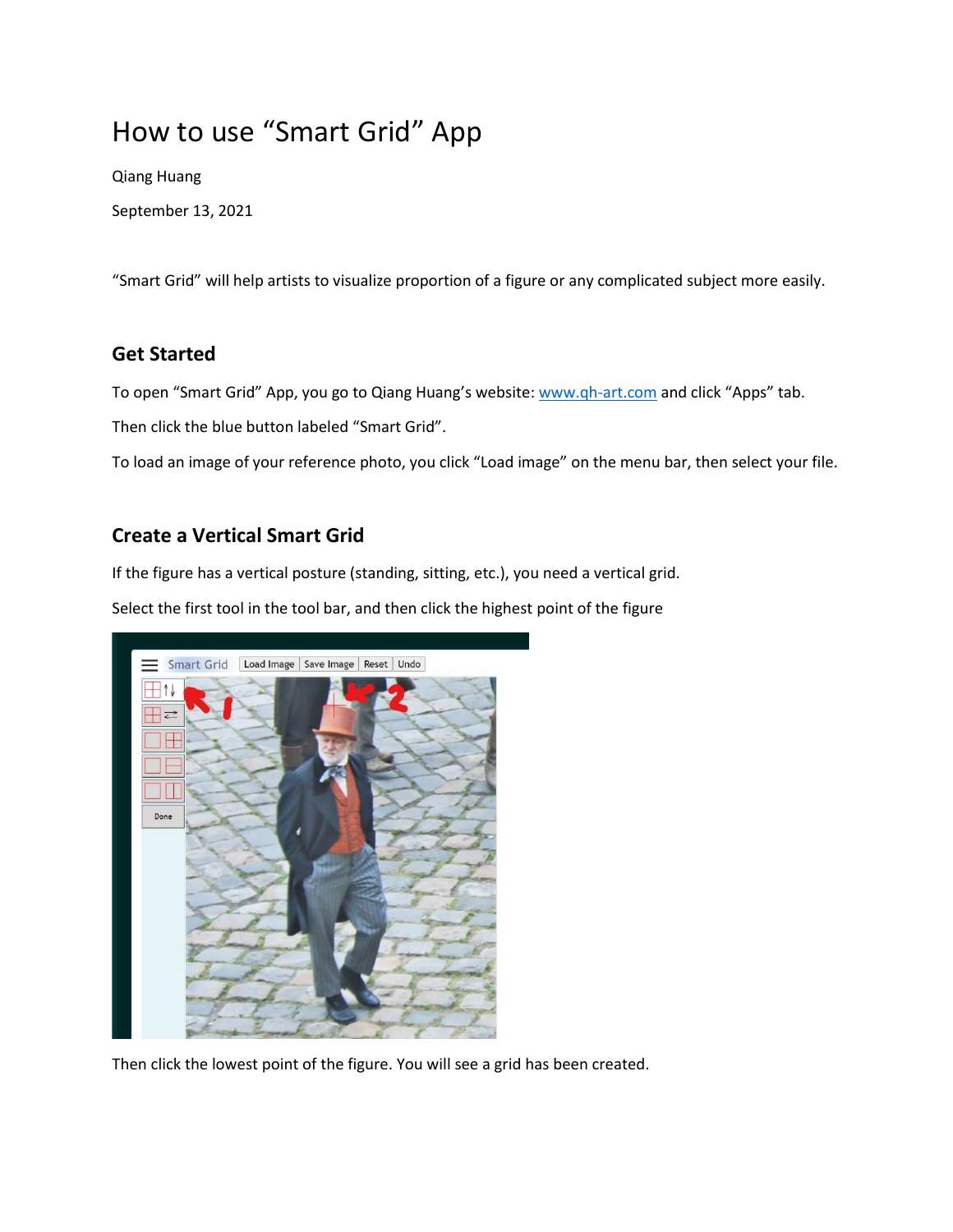

You may use "Move Grid" and "Resize Grid" to adjust the grid.

To subdivide the grid, you may select any of the lower 3 tools on the tool bar and click the square you want to subdivide.

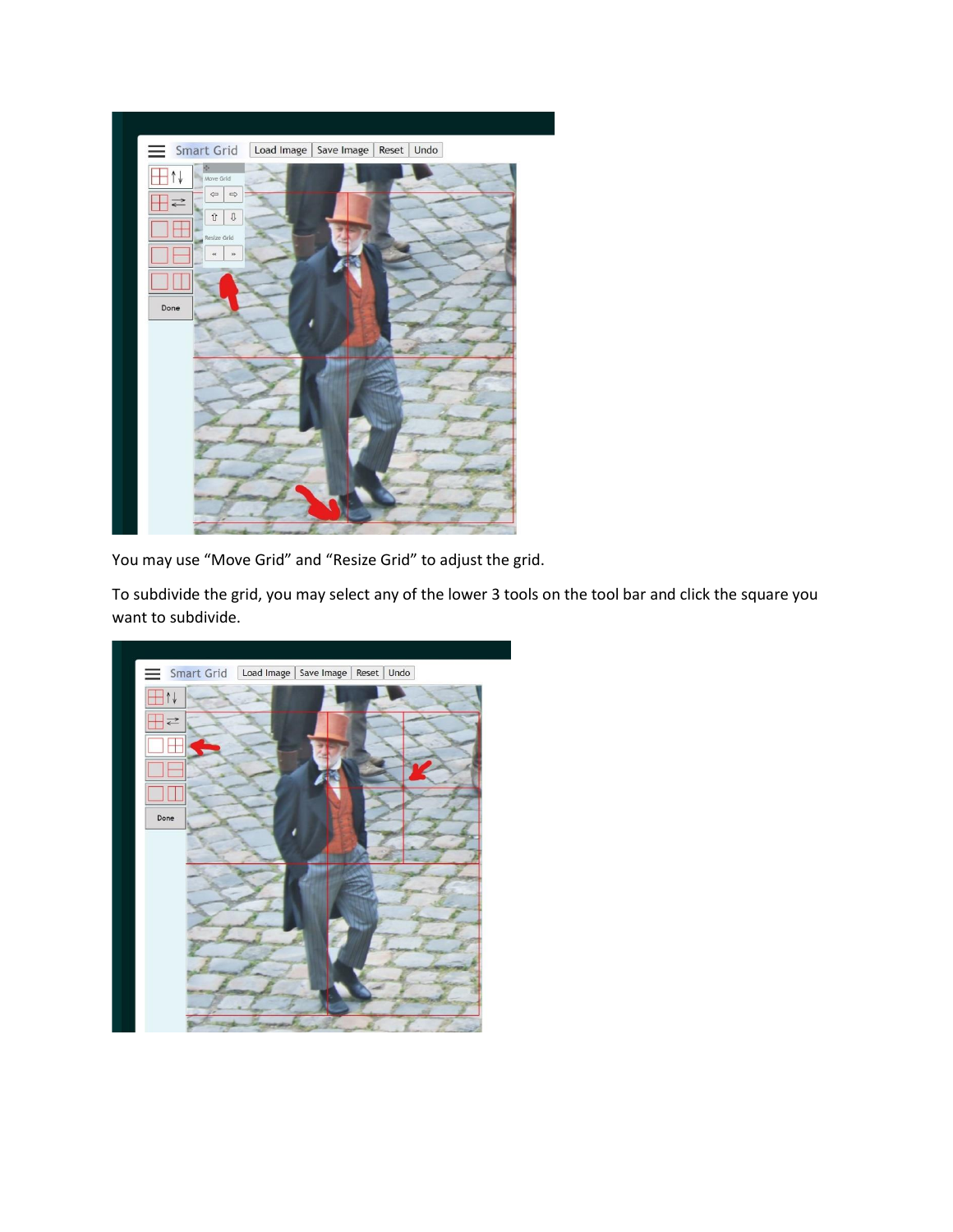

You may keep on subdivide the grid until you feel satisfied.